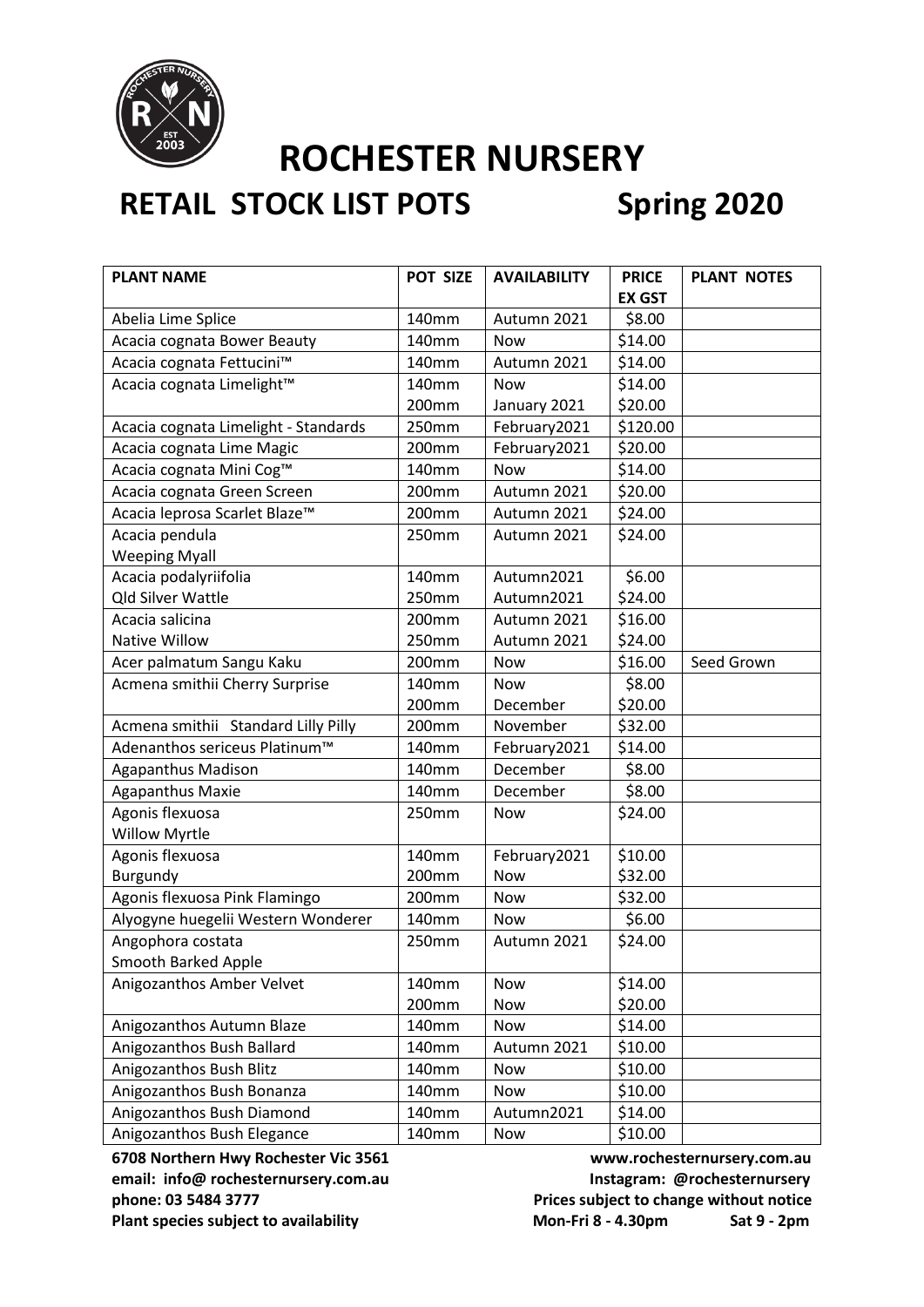

## **RETAIL STOCK LIST POTS Spring 2020**

| <b>PLANT NAME</b>                        | POT SIZE | <b>AVAILABILITY</b> | <b>PRICE</b>  | <b>PLANT NOTES</b> |
|------------------------------------------|----------|---------------------|---------------|--------------------|
|                                          |          |                     | <b>EX GST</b> |                    |
| Anigozanthos Bush Fury                   | 140mm    | Now                 | \$14.00       |                    |
| Anigozanthos Bush Gold                   | 140mm    | Autumn 2021         | \$10.00       |                    |
| Anigozanthos Bush Pearl                  | 140mm    | <b>Now</b>          | \$14.00       |                    |
| Anigozanthos Bush Princess               | 140mm    | <b>Now</b>          | \$14.00       |                    |
| Anigozanthos Kings Park Royale           | 140mm    | Now                 | \$14.00       |                    |
| Anigozanthos Kings Park                  | 140mm    | <b>Now</b>          | \$14.00       |                    |
| <b>Federation Flame</b>                  |          |                     |               |                    |
| Anigozanthos Landscape Gold              | 140mm    | <b>Now</b>          | \$14.00       |                    |
| Anigozanthos Landscape Lilac             | 140mm    | Now                 | \$14.00       |                    |
| Anigozanthos Landscape Orange            | 140mm    | Autumn 2021         | \$10.00       |                    |
| Anigozanthos Landscape Scarlett          | 140mm    | <b>Now</b>          | \$14.00       |                    |
|                                          | 200mm    | Now                 | \$20.00       |                    |
| Anigozanthos Landscape Tangerine         | 140mm    | <b>Now</b>          | \$14.00       |                    |
| Anigozanthos Regal Velvet                | 200mm    | Now                 | \$16.00       |                    |
| <b>Arctotis Silver Pink</b>              | 140mm    | Now                 | \$8.00        |                    |
| <b>Arctotis Blood Red</b>                | 140mm    | <b>Now</b>          | \$8.00        |                    |
| Azalea - Assorted                        | 140mm    | <b>Now</b>          | \$14.00       |                    |
|                                          | 200mm    | Now                 | \$45.00       |                    |
| Banksia baxteri                          | 140mm    | Now                 | \$14.00       |                    |
| Banksia ericifolia Bronzed Aussie        | 140mm    | October             | \$10.00       |                    |
| Banksia ericifolia X spinulosa           | 250mm    | Now                 | \$32.00       |                    |
| <b>Giant Candles</b>                     |          |                     |               |                    |
| Banksia integrifolia prot-Roller Coaster | 140mm    | <b>Now</b>          | \$10.00       |                    |
| Banksia spinulosa                        | 140mm    | Autumn2021          | \$14.00       |                    |
| <b>Birthday Candles</b>                  |          |                     |               |                    |
| Banksia spinulosa Cherry Candles         | 140mm    | Autumn2021          | \$14.00       |                    |
|                                          | 200mm    | Autumn2021          | \$20.00       |                    |
| Banksia spinulosa Coastal Cushion        | 140mm    | Autumn2021          | \$14.00       |                    |
| Banksia spinulosa Black Magik            | 140mm    | <b>Now</b>          | \$10.00       |                    |
| Banksia Hookeriana                       | 140mm    | Now                 | \$10.00       |                    |
| Bauhinia variegata                       | 250mm    | Now                 | \$24.00       |                    |
| <b>Orchid Tree</b>                       |          |                     |               |                    |
| Boronia heterophylla x megastigma        | 140mm    | Now                 | \$14.00       |                    |
| Plum Bells                               |          |                     |               |                    |
| Boronia heterophylla x pulchella         | 140mm    | <b>Now</b>          | \$14.00       |                    |
| Magenta Stars                            |          |                     |               |                    |
| <b>Brachychiton acerifolius</b>          | 140mm    | Autumn2021          | \$8.00        |                    |
| <b>Flame Tree</b>                        | 250mm    | Autumn2021          | \$32.00       |                    |
| Brachychiton populneus Kurrajong         | 140mm    | Autumn2021          | \$6.00        |                    |

**6708 Northern Hwy Rochester Vic 3561 www.rochesternursery.com.au** email: info@ rochesternursery.com.au **Instagram: @rochesternursery phone: 03 5484 3777 Prices subject to change without notice**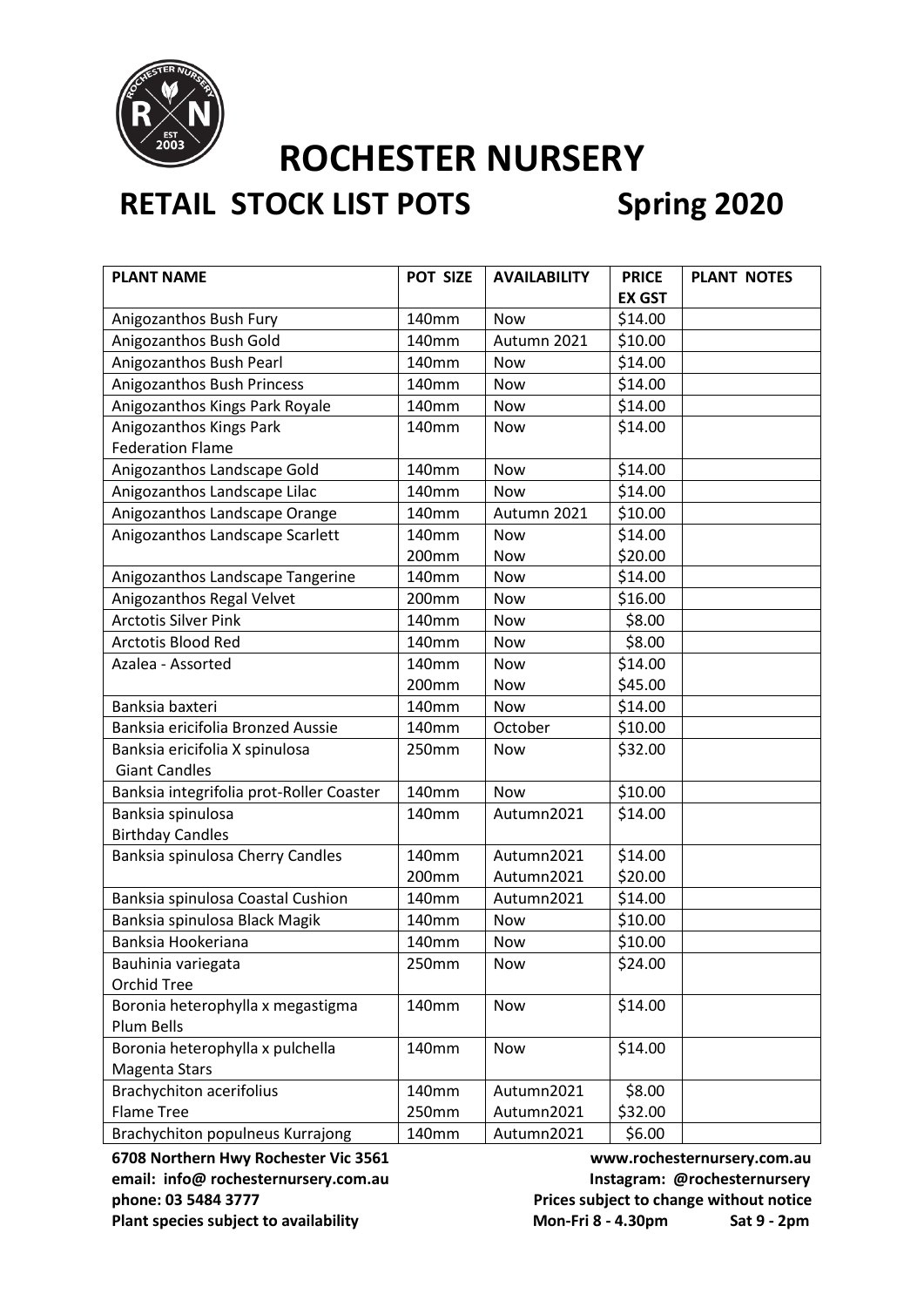

## **RETAIL STOCK LIST POTS Spring 2020**

| <b>PLANT NAME</b>                        | POT SIZE     | <b>AVAILABILITY</b> | <b>PRICE</b>  | <b>PLANT NOTES</b> |
|------------------------------------------|--------------|---------------------|---------------|--------------------|
|                                          |              |                     | <b>EX GST</b> |                    |
|                                          | 200mm        | Autumn2021          | \$16.00       |                    |
| <b>Brachychiton rupestris</b>            | 250mm        | Autumn2021          | \$32.00       |                    |
| <b>Qld Bottle Tree</b>                   |              |                     |               |                    |
| Brachyscome multifida                    | 140mm        | October             | \$6.00        |                    |
| <b>Brachyscome Magenta</b>               | 140mm        | November            | \$8.00        |                    |
| <b>Brachyscome White Bliss</b>           | 140mm        | <b>Now</b>          | \$8.00        |                    |
| Brachyscome White Wash - White           | 140mm        | <b>Now</b>          | \$8.00        |                    |
| Buddleia davidii Blue Chip               | 140mm        | Now                 | \$8.00        |                    |
| Buddleia davidii Petite Snow White       | 140mm        | Now                 | \$8.00        |                    |
| <b>Bush Tucker -</b>                     |              |                     |               |                    |
| Acacia acuminata                         |              |                     |               |                    |
| Raspberry Jam Wattle                     | 140mm        | Autumn2021          | \$14.00       |                    |
| <b>Bush Tucker -</b>                     |              |                     |               |                    |
| Austromyrtus dulcis - Midyim Berry       | 140mm        | February2021        | \$8.00        |                    |
| <b>Bush Tucker -</b>                     |              |                     |               |                    |
| Backhousea citriodora - Lemon Myrtle     | 200mm        | Autumn2021          | \$24.00       |                    |
| <b>Bush Tucker -</b>                     |              |                     |               |                    |
| Davidsonia pruriens - Davidson Plum      | 200mm        | Autumn2021          | \$24.00       |                    |
| <b>Bush Tucker -</b>                     |              |                     |               |                    |
| Syzygium anisatum - Aniseed Myrtle       | 200mm        | Autumn2021          | \$24.00       |                    |
| <b>Bush Tucker -</b>                     |              |                     |               | Lime, Pink, Red    |
| Microcitrus austalasicus - Finger Limes  | <b>180mm</b> | <b>Now</b>          | \$32.00       | and Crystal        |
| <b>Buxus sempervirens</b>                | 100mm        | Now                 | \$4.00        |                    |
|                                          | 200mm        | <b>Now</b>          | \$16.00       |                    |
| Callistemon All Aglow                    | 140mm        | October             | \$8.00        |                    |
| Callistemon citrinus Anzac               | 140mm        | February2021        | \$8.00        |                    |
| White Bottlebrush                        |              |                     |               |                    |
| Callistemon Kings Park Special           | 140mm        | December            | \$6.00        |                    |
| Bottlebrush                              | 200mm        | Now                 | \$20.00       |                    |
|                                          | 250mm        | February2021        | \$24.00       |                    |
| <b>Callistemon Mauve Mist</b>            | 140mm        | February2021        | \$8.00        |                    |
| Callistemon Salignus Great Balls of Fire | 140mm        | Now                 | \$14.00       |                    |
| Callistemon viminalis Captain Cook       | 140mm        | October             | \$6.00        |                    |
| Callistemon viminalis                    | 140mm        | February2021        | \$6.00        |                    |
| Dawson River Weeper                      | 250mm        | February2021        | \$24.00       |                    |
| Callistemon viminalis Green Envy         | 140mm        | October             | \$8.00        |                    |
| Callistemon viminalis                    | 140mm        | October             | \$6.00        |                    |
| Hannah Ray                               | 250mm        | February2021        | \$24.00       |                    |
| Callistemon viminalis Little Caroline    | 140mm        | February2021        | \$8.00        |                    |

**6708 Northern Hwy Rochester Vic 3561 www.rochesternursery.com.au** email: info@ rochesternursery.com.au **Instagram: @rochesternursery phone: 03 5484 3777 Prices subject to change without notice**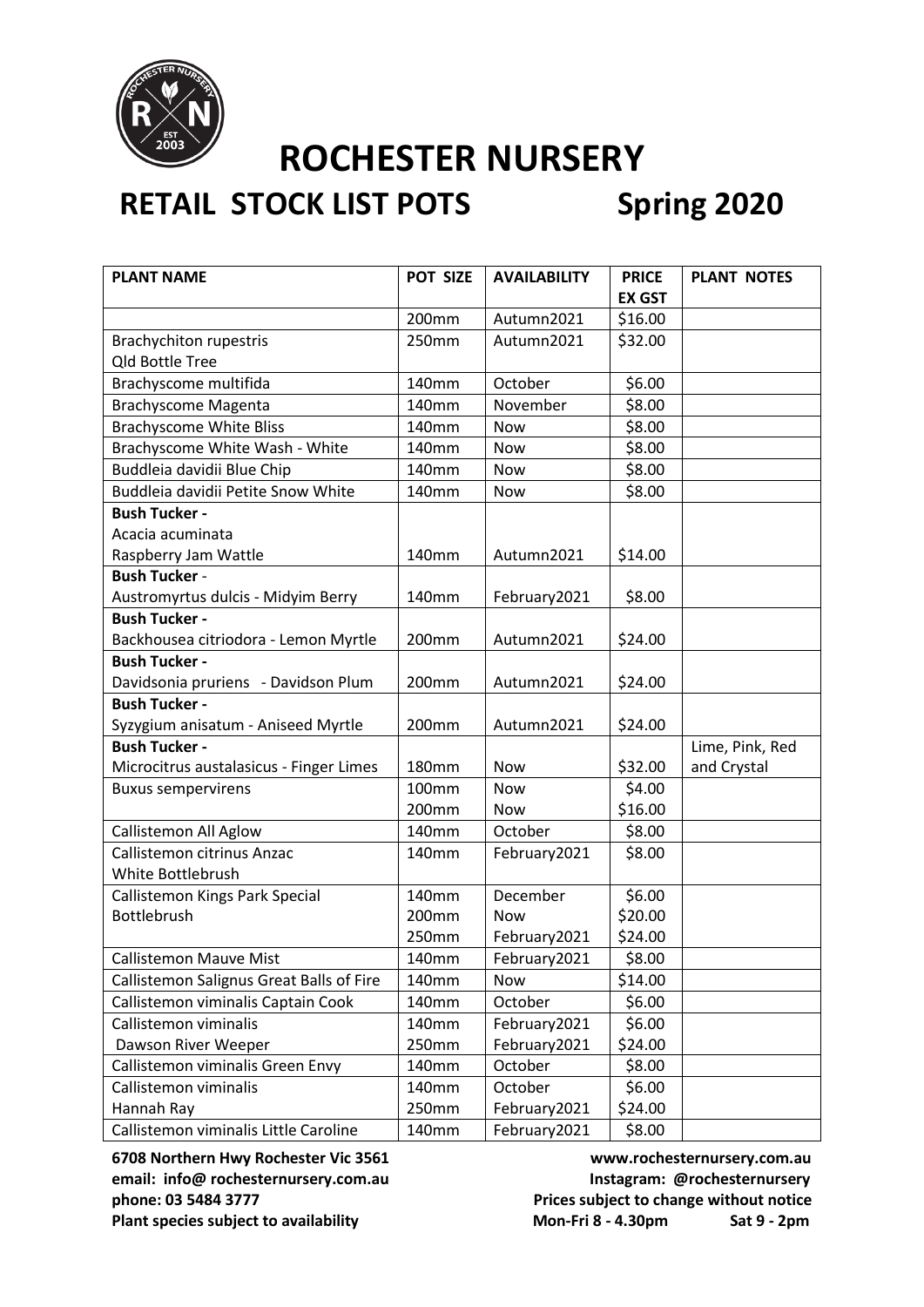

## **RETAIL STOCK LIST POTS Spring 2020**

| <b>PLANT NAME</b>                   | POT SIZE | <b>AVAILABILITY</b> | <b>PRICE</b>  | <b>PLANT NOTES</b> |
|-------------------------------------|----------|---------------------|---------------|--------------------|
|                                     |          |                     | <b>EX GST</b> |                    |
| Callistemon viminalis Little Cook   | 140mm    | October             | \$8.00        |                    |
| Callistemon viminalis Little Silver | 140mm    | February2021        | \$8.00        |                    |
| Callistemon viminalis Little John   | 140mm    | February2021        | \$8.00        |                    |
| Callistemon viminalis Red Rocket    | 140mm    | October             | \$8.00        |                    |
| Callistemon viminalis Wee Johnnie   | 140mm    | October             | \$8.00        |                    |
| Calothamnus pinifolius              | 140mm    | <b>Now</b>          | \$14.00       |                    |
| Calothamnus quadrifidus grey        | 140mm    | November            | \$6.00        |                    |
|                                     | 200mm    | Autumn2021          | \$16.00       |                    |
| Calothamnus quadrifidus Yellow      | 140mm    | Now                 | \$14.00       |                    |
| Camellia sasanqua                   | 140mm    | Autumn2021          | \$14.00       |                    |
| Assorted varieties                  |          |                     |               |                    |
| Carpobrotus rossii - Native Pigface | 140mm    | <b>Now</b>          | \$6.00        |                    |
| Casuarina Cousin It                 | 140mm    | November            | \$10.00       |                    |
|                                     | 200mm    | February            | \$20.00       |                    |
| Chamelaucium Dawn Pearl             | 140mm    | Now                 | \$14.00       |                    |
| Chamelaucium Dee's Delight          | 140mm    | Now                 | \$14.00       |                    |
| Chamelaucium Lemon Drops            | 140mm    | <b>Now</b>          | \$14.00       |                    |
| Chamelaucium Marshmallow Delight    | 140mm    | Now                 | \$14.00       |                    |
| Chamelaucium Moonlight Delight      | 140mm    | Now                 | \$14.00       |                    |
| <b>Chamelaucium Morning Delight</b> | 140mm    | Now                 | \$14.00       |                    |
| Chamelaucium Purple Pride           | 140mm    | Now                 | \$14.00       |                    |
| Chamelaucium Ruby's Delight         | 140mm    | Now                 | \$14.00       |                    |
| Chamelaucium x Verticordia Paddy's  | 140mm    | Now                 | \$14.00       |                    |
| Pink                                |          |                     |               |                    |
| Chrysocephalum apiculatum           | 140mm    | Now                 | \$6.00        |                    |
| <b>Common Everlasting</b>           |          |                     |               |                    |
| Chrysocephalum apiculatum           | 140mm    | <b>Now</b>          | \$14.00       |                    |
| <b>Bridgewater Bay</b>              |          |                     |               |                    |
| Chrysocephalum apiculatum           | 140mm    | Now                 | \$14.00       |                    |
| Yorke Peninsula Form - large leaf   |          |                     |               |                    |
| Chrysocephalum apiculatum           | 140mm    | Now                 | \$8.00        |                    |
| Sunny Bun - Compact Form            |          |                     |               |                    |
| Citrus limon                        | 200mm    | February2021        | \$20.00       |                    |
| Eureka Lemon                        |          |                     |               |                    |
| Citrus latifolia                    | 200mm    | February2021        | \$20.00       |                    |
| <b>Tahitian Lime</b>                |          |                     |               |                    |
| Coleonema pulchrum aurea            | 140mm    | February2021        | \$6.00        |                    |
| Golden Diosma                       |          |                     |               |                    |
| Conostylis candicans                | 140mm    | Now                 | \$14.00       |                    |

email: info@ rochesternursery.com.au **Instagram: @rochesternursery phone: 03 5484 3777 Prices subject to change without notice**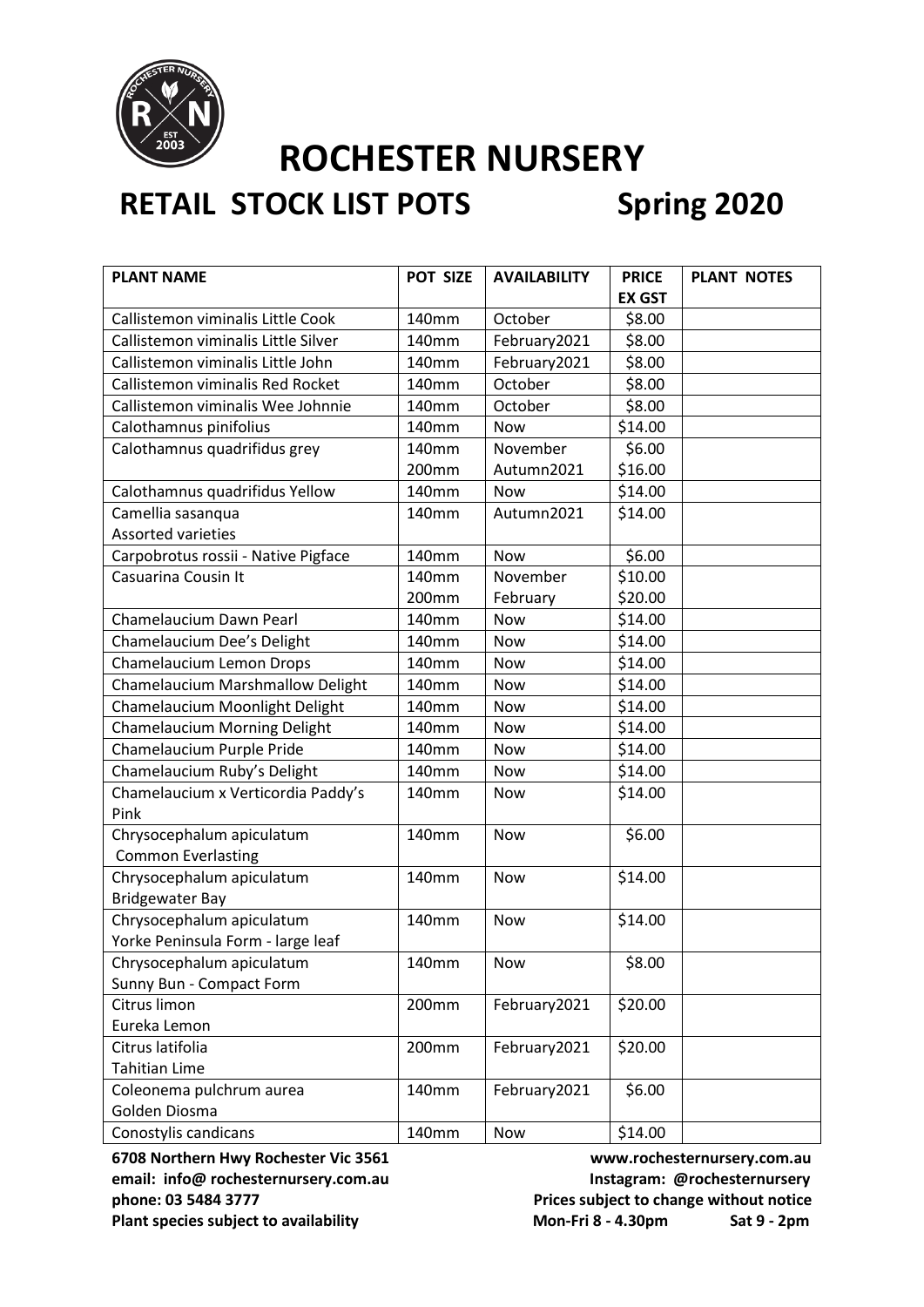

## **RETAIL STOCK LIST POTS Spring 2020**

| <b>PLANT NAME</b>                    | POT SIZE | <b>AVAILABILITY</b> | <b>PRICE</b>  | <b>PLANT NOTES</b> |
|--------------------------------------|----------|---------------------|---------------|--------------------|
|                                      |          |                     | <b>EX GST</b> |                    |
| Conostylis setigera                  | 140mm    | Autumn2021          | \$14.00       |                    |
| Lemon Lights                         |          |                     |               |                    |
| Convolvulus cneorum                  | 140mm    | October             | \$6.00        |                    |
| Silver Bush                          |          |                     |               |                    |
| Coprosma Fire Burst                  | 140mm    | <b>Now</b>          | \$8.00        |                    |
| Coprosma                             | 140mm    | Now                 | \$8.00        |                    |
| <b>Tequila Sunrise</b>               |          |                     |               |                    |
| Correa Dusky Bells                   | 140mm    | October             | \$6.00        |                    |
| Correa Canberra Bells                | 140mm    | Now                 | \$8.00        |                    |
| Correa Green Dream                   | 140mm    | October             | \$8.00        |                    |
| Correa Reflexa Dwarf                 | 140mm    | <b>Now</b>          | \$14.00       |                    |
| Correa Rose Lantern                  | 140mm    | <b>Now</b>          | \$14.00       |                    |
| Correa glabra                        | 140mm    | Autumn2021          | \$6.00        |                    |
| Green Rock Correa                    |          |                     |               |                    |
| Crepe Myrtle                         | 140mm    | <b>Now</b>          | \$8.00        |                    |
| Natchez                              | 250mm    | February            | \$32.00       |                    |
| Cuppressus sempervirens Glauca       | 200mm    | February2021        | \$24.00       |                    |
| <b>Pencil Pine</b>                   | 250mm    | February2021        | \$32.00       |                    |
| Dianella caerulea Blaze <sup>™</sup> | 140mm    | Now                 | \$14.00       |                    |
| Dianella caerulea Cassa Blue™        | 140mm    | Now                 | \$14.00       |                    |
| Dianella Clarity Blue                | 140mm    | Now                 | \$14.00       |                    |
| Dianella tasmanica Blaze             | 140mm    | <b>Now</b>          | \$14.00       |                    |
| Dianella tasmanica Cherry Red        | 140mm    | Now                 | \$8.00        |                    |
| Dianella tasmanica Silver Streak     | 140mm    | Autumn2021          | \$8.00        |                    |
| Dianella tasmanica Tiny Tas          | 140mm    | Autumn2021          | \$8.00        |                    |
| Dianthus caryophyllus                | 140mm    | October             | \$8.00        |                    |
| Angel Of Desire                      |          |                     |               |                    |
| Dianthus caryophyllus                | 140mm    | October             | \$8.00        |                    |
| Angel Of Forgiveness                 |          |                     |               |                    |
| Dianthus caryophyllus                | 140mm    | October             | \$8.00        |                    |
| Angel Of Grace                       |          |                     |               |                    |
| Dianthus caryophyllus                | 140mm    | November            | \$8.00        |                    |
| Angel of Harmony                     |          |                     |               |                    |
| Dianthus caryophyllus                | 140mm    | November            | \$8.00        |                    |
| Angel of Peace                       |          |                     |               |                    |
| Dianthus caryophyllus                | 140mm    | October             | \$14.00       |                    |
| Angel of Purity                      |          |                     |               |                    |
| Dietes grandiflora - Wild Iris       | 140mm    | <b>Now</b>          | \$6.00        |                    |
| Dichondra Silver Falls               | 140mm    | Autumn2021          | \$10.00       |                    |

**6708 Northern Hwy Rochester Vic 3561 www.rochesternursery.com.au** email: info@ rochesternursery.com.au **Instagram: @rochesternursery phone: 03 5484 3777 Prices subject to change without notice**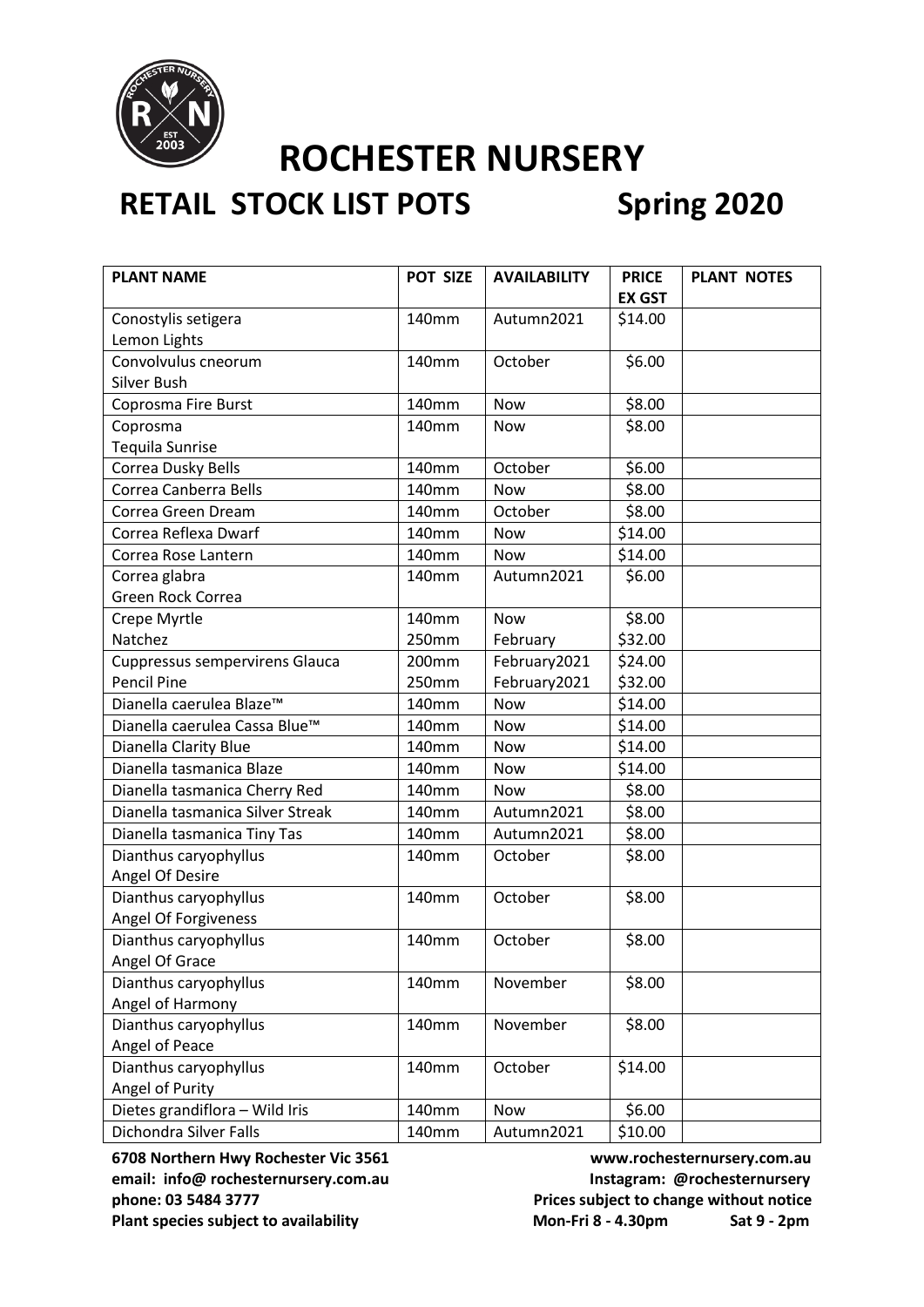

## **RETAIL STOCK LIST POTS Spring 2020**

| <b>PLANT NAME</b>                       | POT SIZE     | <b>AVAILABILITY</b> | <b>PRICE</b>  | <b>PLANT NOTES</b> |
|-----------------------------------------|--------------|---------------------|---------------|--------------------|
|                                         |              |                     | <b>EX GST</b> |                    |
| <b>Epacris Pan Pipes</b>                | 140mm        | <b>Now</b>          | \$14.00       |                    |
| Eremophila bignoniflora Big Polly       | 140mm        | Now                 | \$14.00       |                    |
| Eremophila biserrata x glabra prostrate | 140mm        | Autumn2021          | \$6.00        |                    |
| Eremophila calorhabdos                  | 140mm        | February2021        | \$8.00        |                    |
| Eremophila calorhabdos x denticulosa    | 140mm        | Now                 | \$14.00       |                    |
| <b>Eremophila Fairy Floss</b>           | 140mm        | October             | \$6.00        |                    |
| Eremophila glabra Amber Carpet          | 140mm        | <b>Now</b>          | \$6.00        |                    |
| Eremophila glabra green                 | 140mm        | February2021        | \$6.00        |                    |
| Eremophila glabra Lime Gold             | 140mm        | February2021        | \$6.00        |                    |
| Eremophila glabra Red Desert            | 140mm        | <b>Now</b>          | \$6.00        |                    |
| Eremophila glabra Noresman              | 140mm        | Autumn2021          | \$8.00        |                    |
| Eremophila glabra Kalbari Carpet        | 140mm        | February2021        | \$6.00        |                    |
| Eremophila glabra Compact Grey          | 140mm        | December            | \$6.00        |                    |
| Silver Ball                             |              |                     |               |                    |
| Eremophila glabra Silver Spread         | 140mm        | Autumn2021          | \$10.00       |                    |
| Eremophila glabra Wooly                 | 140mm        | Autumn2021          | \$8.00        |                    |
| Eremophila grafted varieties            | <b>180mm</b> | <b>Now</b>          | \$40.00       | Limited            |
| Ask staff - few forms available         |              |                     |               |                    |
| Eremophila lehmanniana                  | 140mm        | <b>Now</b>          | \$6.00        |                    |
| Eremophila maculata                     | 140mm        | <b>Now</b>          | \$14.00       |                    |
| Magic Blush                             |              |                     |               |                    |
| Eremophila maculata                     | 140mm        | Now                 | \$14.00       |                    |
| Magenta                                 |              |                     |               |                    |
| Eremophila maculata Pink Passion        | 140mm        | <b>Now</b>          | \$6.00        |                    |
| Eremophila maculata x alternifolia      | 140mm        | November            | \$6.00        |                    |
| Wildberry                               | 200mm        | Autumn2021          | \$16.00       |                    |
| Eremophila Meringur midnight            | 140mm        | Autumn2021          | \$14.00       |                    |
| Eremophila Meringur Isac                | 140mm        | Autumn2021          | \$14.00       |                    |
| Eremophila nivea                        | 140mm        | <b>Now</b>          | \$8.00        |                    |
|                                         | 200mm        | February2021        | \$16.00       |                    |
| Eremophila nivea x christophorii        | 140mm        | Now                 | \$6.00        |                    |
| Eremophila oppositifolia Moonlight      | 140mm        | <b>Now</b>          | \$6.00        |                    |
| Eremophila polyclada x divaricatta      | 140mm        | Now                 | \$6.00        |                    |
| Summertime Blue                         |              |                     |               |                    |
| Eremophila                              | 140mm        | February2021        | \$6.00        |                    |
| <b>Red Splendour</b>                    |              |                     |               |                    |
| Eremophila raecemosa                    | 140mm        | Autumn2021          | \$10.00       |                    |
| <b>Peaches and Cream</b>                |              |                     |               |                    |
| Eremophila subteretifolia               | 140mm        | Now                 | \$14.00       |                    |

email: info@ rochesternursery.com.au **Instagram: @rochesternursery phone: 03 5484 3777 Prices subject to change without notice**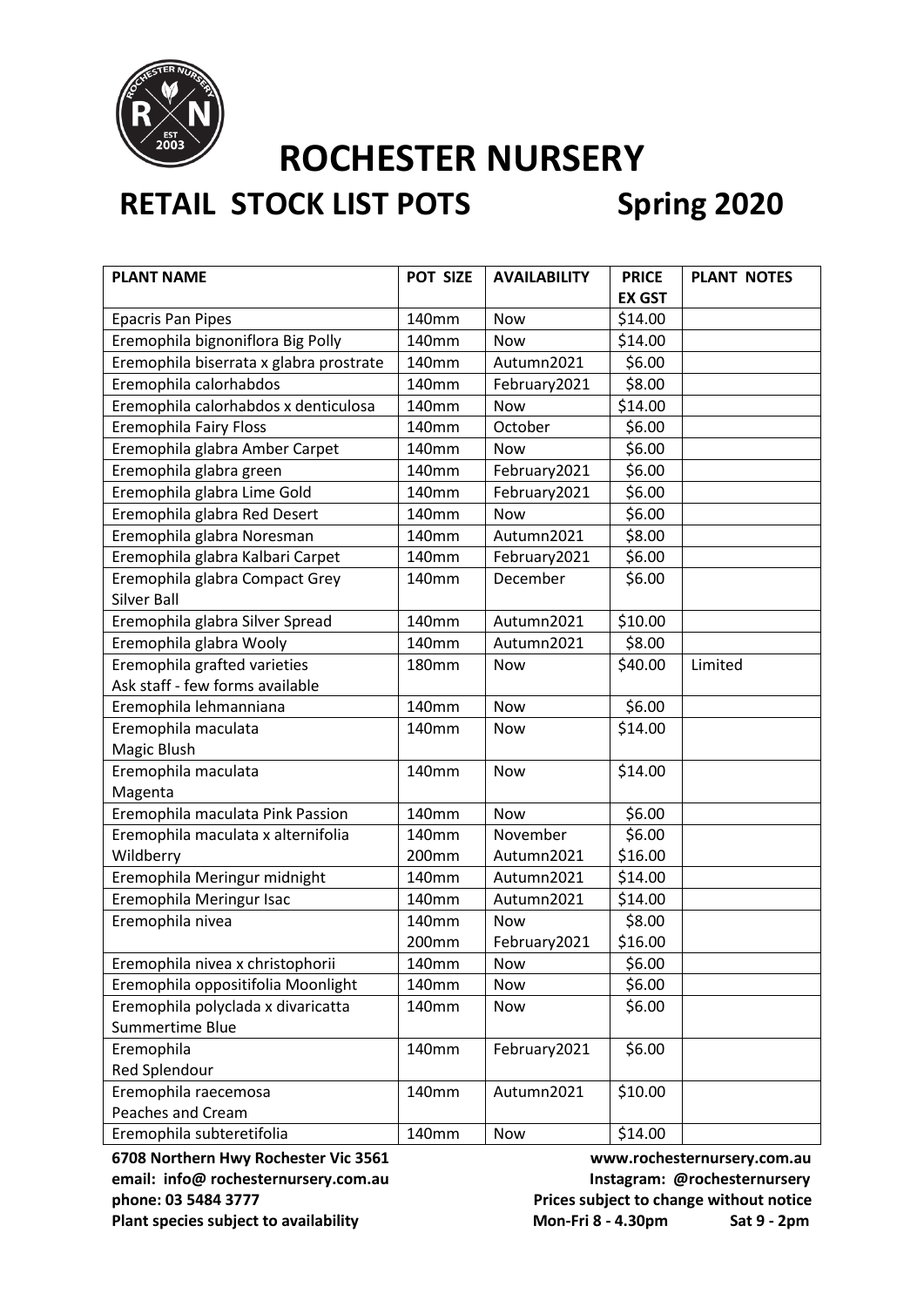

## **RETAIL STOCK LIST POTS Spring 2020**

| <b>PLANT NAME</b>                  | <b>POT SIZE</b> | <b>AVAILABILITY</b> | <b>PRICE</b>  | <b>PLANT NOTES</b> |
|------------------------------------|-----------------|---------------------|---------------|--------------------|
|                                    |                 |                     | <b>EX GST</b> |                    |
| Eremophila                         | 140mm           | October             | \$6.00        |                    |
| Wild Berry                         |                 |                     |               |                    |
| Eremophila youngii                 | 140mm           | October             | \$8.00        |                    |
| Eremophila youngii                 | 140mm           | February2021        | \$8.00        |                    |
| <b>Hot Pink</b>                    |                 |                     |               |                    |
| Eremophila youngii                 | 140mm           | Autumn2021          | \$14.00       |                    |
| Smokescreen                        |                 |                     |               |                    |
| <b>Escallonia Dwarf Pink Pixie</b> | 140mm           | February2021        | \$6.00        |                    |
| Escallonia                         | 140mm           | February2021        | \$10.00       |                    |
| <b>Red Knight</b>                  | 200mm           | <b>Now</b>          | \$16.00       |                    |
| Eucalyptus albopurpurea            | 140mm           | Autumn2021          | \$8.00        |                    |
| <b>Coffin Bay Mallee</b>           | 200mm           | Autumn2021          | \$16.00       |                    |
| Eucalyptus caesia ssp magna        | 140mm           | Autumn2021          | \$6.00        |                    |
| <b>Silver Princess</b>             | 200mm           | Autumn2021          | \$16.00       |                    |
|                                    | 250mm           | Autumn2021          | \$24.00       |                    |
| Eucalyptus cinerea                 | 140mm           | Now                 | \$6.00        |                    |
| Argyle Apple                       | 200mm           | Autumn2021          | \$16.00       |                    |
|                                    | 250mm           | Now                 | \$24.00       |                    |
| Eucalyptus (Corymbia) citriodora   | 200mm           | Autumn2021          | \$16.00       |                    |
| Lemon Scented Gum                  | 250mm           | Autumn2021          | \$24.00       |                    |
| Eucalyptus crucis                  | 140mm           | Autumn2021          | \$14.00       |                    |
| <b>Silver Mallee</b>               |                 |                     |               |                    |
| Eucalyptus dolichorhyncha          | 140mm           | Autumn2021          | \$14.00       |                    |
| Fuchsia Gum                        |                 |                     |               |                    |
| Eucalyptus erythrocorys            | 200mm           | Autumn2021          | \$16.00       |                    |
| Red Capped Gum or Illyarrie        | 250mm           | Autumn2021          | \$24.00       |                    |
| Eucalyptus (Corymbia) eximia nana  | 140mm           | Autumn2021          | \$6.00        |                    |
| Dwarf Bloodwood                    | 200mm           | Autumn2021          | \$16.00       |                    |
|                                    | 250mm           | Autumn2021          | \$24.00       |                    |
| Eucalyptus (Corymbia) ficifolia    | 200mm           | February2021        | \$70.00       |                    |
| Baby Orange - Grafted              | 250mm           | Now                 | \$85.00       |                    |
|                                    |                 |                     |               |                    |
| Eucalyptus (Corymbia) ficifolia    | 250mm           | Now                 | \$85.00       |                    |
| <b>Baby Scarlet - Grafted</b>      |                 |                     |               |                    |
| Eucalyptus (Corymbia) ficifolia    | 200mm           | February2021        | \$70.00       |                    |
| <b>Blaze - Grafted</b>             |                 |                     |               |                    |
| Eucalyptus (Corymbia) ficifolia X  | 250mm           | Now                 | \$85.00       |                    |
| <b>Summer Beauty - Grafted</b>     |                 |                     |               |                    |
| Eucalyptus (Corymbia) ficifolia X  | 250mm           | Now                 | \$85.00       |                    |

**6708 Northern Hwy Rochester Vic 3561 www.rochesternursery.com.au** email: info@ rochesternursery.com.au **Instagram: @rochesternursery phone: 03 5484 3777 Prices subject to change without notice** Plant species subject to availability Mon-Fri 8 - 4.30pm Sat 9 - 2pm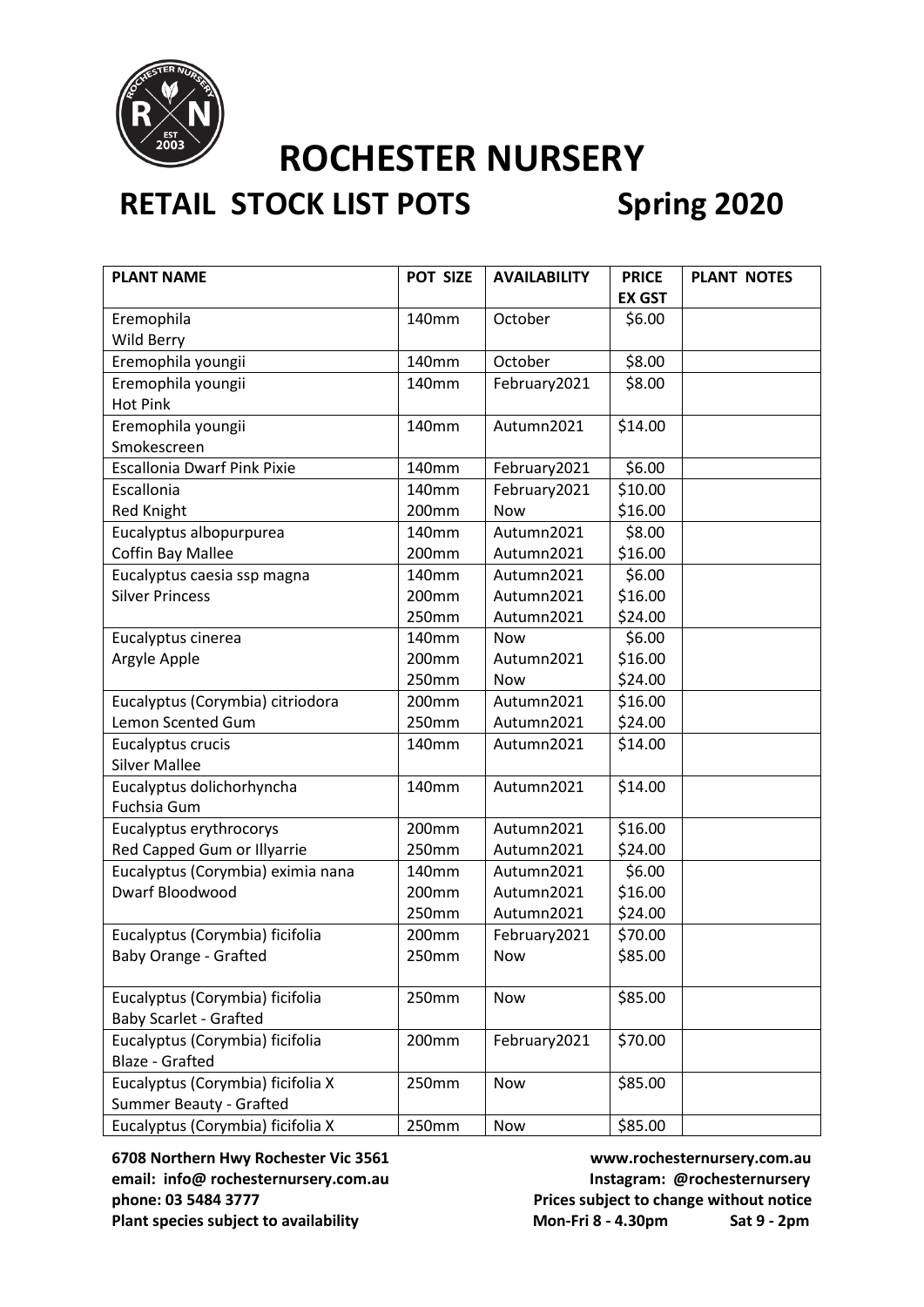

# **RETAIL STOCK LIST POTS Spring 2020**

| <b>PLANT NAME</b>                                        | POT SIZE       | <b>AVAILABILITY</b>      | <b>PRICE</b><br><b>EX GST</b> | <b>PLANT NOTES</b> |
|----------------------------------------------------------|----------------|--------------------------|-------------------------------|--------------------|
| Summer Red - Grafted                                     |                |                          |                               |                    |
| Eucalyptus (Corymbia) ficifolia<br>Wildfire              | 250mm          | <b>Now</b>               | \$85.00                       |                    |
| Eucalyptus (Corymbia) ficifolia<br>Wild Sunset - Grafted | 200mm          | February2021             | \$70.00                       |                    |
| Eucalyptus gunnii ssp divaricata<br>Silverdrop           | 140mm          | Autumn2021               | \$10.00                       |                    |
| Eucalyptus kruseana<br><b>Book Leaf Mallee</b>           | 140mm          | Autumn2021               | \$14.00                       |                    |
| Eucalyptus latens Moon Lagoon                            | 200mm<br>250mm | <b>Now</b><br><b>Now</b> | \$16.00<br>\$24.00            |                    |
| Eucalyptus leucoxylon Rosea                              | 200mm          | February2021             | \$16.00                       |                    |
| Pink Flowering Yellow Gum                                | 250mm          | Autumn2021               | \$24.00                       |                    |
| Eucalyptus leucoxylon                                    | 200mm          | Autumn2021               | \$16.00                       |                    |
| megalocarpa Rosea                                        | 250mm          | Autumn2021               | \$24.00                       |                    |
| Large Fruited Yellow Gum                                 |                |                          |                               |                    |
| Eucalyptus (Corymbia) maculata                           | 200mm          | Autumn2021               | \$16.00                       |                    |
| Spotted Gum                                              | 250mm          | Autumn2021               | \$24.00                       |                    |
| Eucalyptus macrocarpa                                    | 140mm          | <b>Now</b>               | \$8.00                        |                    |
| Rose of the West                                         | 250mm          | Now                      | \$24.00                       |                    |
| Eucalyptus melliodora<br><b>Yellow Box</b>               | 250mm          | Now                      | \$24.00                       |                    |
| Eucalyptus pauciflora nana<br>Little Snowman             | 250mm          | <b>Now</b>               | \$32.00                       |                    |
| Eucalyptus platypus<br>Round Leaf Moort                  | 200mm          | Now                      | \$16.00                       |                    |
| Eucalyptus polyanthemos<br><b>Red Box</b>                | 250mm          | <b>Now</b>               | \$24.00                       |                    |
| Eucalyptus preissiana<br><b>Bell Fruited Mallee</b>      | 140mm          | Now                      | \$14.00                       |                    |
| Eucalyptus pulverulenta Baby Blue                        | 140mm          | Autumn2021               | \$10.00                       |                    |
| Eucalyptus sideroxylon                                   | 140mm          | <b>Now</b>               | \$6.00                        |                    |
| Mugga Iron Bark                                          | 250mm          | Now                      | \$24.00                       |                    |
| Eucalyptus sideroxylon rosea                             |                |                          |                               |                    |
| Pink Flowering Ironbark                                  | 250mm          | Autumn2021               | \$24.00                       |                    |
| Eucalyptus torquata<br>Coral Gum                         | 200mm          | Now                      | \$16.00                       |                    |

email: info@ rochesternursery.com.au **Instagram: @rochesternursery phone: 03 5484 3777 Prices subject to change without notice** Plant species subject to availability Mon-Fri 8 - 4.30pm Sat 9 - 2pm

**6708 Northern Hwy Rochester Vic 3561 www.rochesternursery.com.au**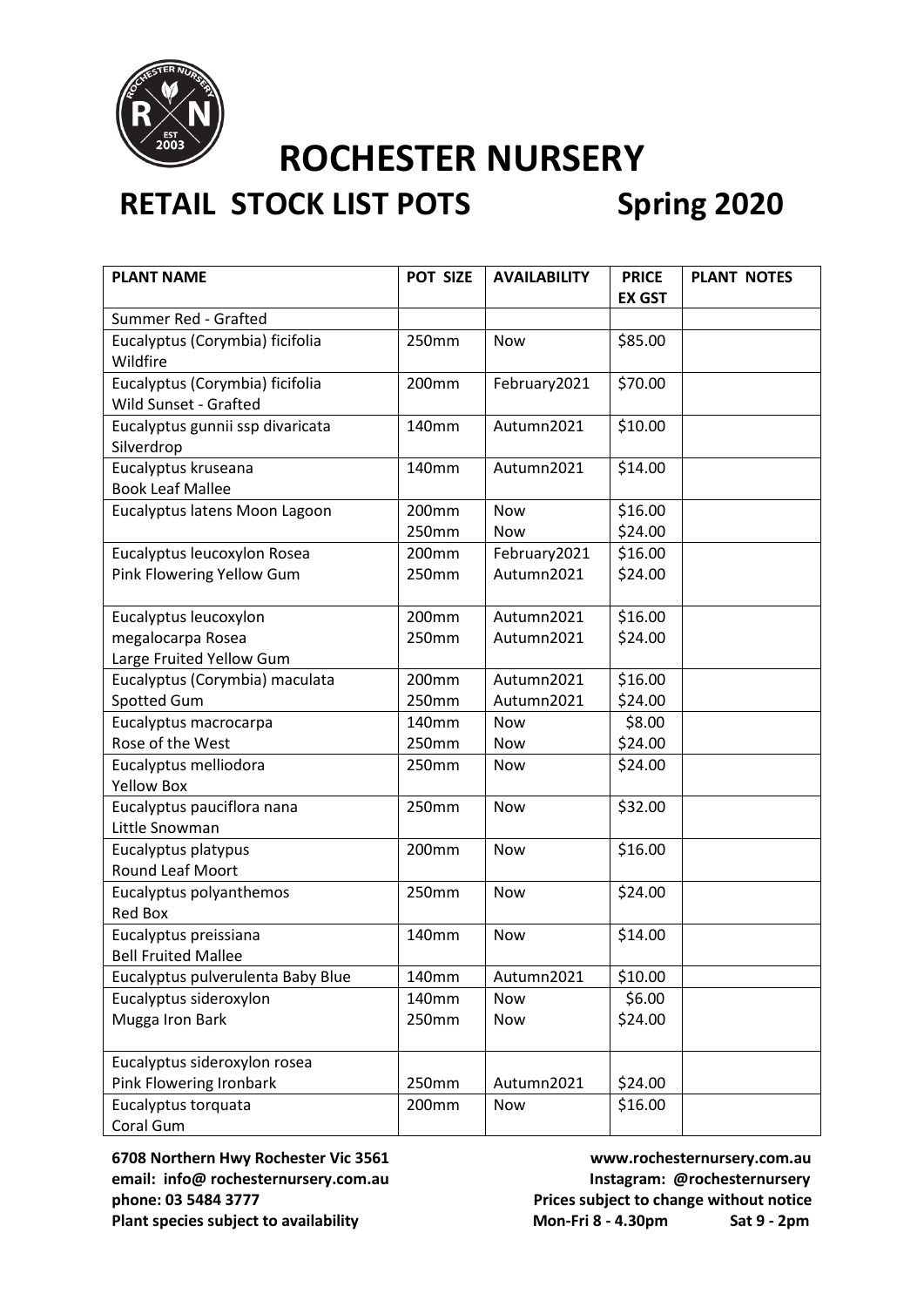

## **RETAIL STOCK LIST POTS Spring 2020**

| <b>PLANT NAME</b>               | POT SIZE          | <b>AVAILABILITY</b> | <b>PRICE</b>  | <b>PLANT NOTES</b> |
|---------------------------------|-------------------|---------------------|---------------|--------------------|
|                                 |                   |                     | <b>EX GST</b> |                    |
| Eucalyptus viridis Dwarf        | 140mm             | Autumn2021          | \$10.00       |                    |
| <b>Winter Lights</b>            |                   |                     |               |                    |
| Eucalyptus wimmerensis          | 140mm             | Autumn2021          | \$14.00       |                    |
| <b>Tucker Time Honey Pots</b>   |                   |                     |               |                    |
| Eucalyptus woodwardii           | 140mm             | Autumn2021          | \$6.00        |                    |
| Lemon Flowered Gum              | 250mm             | Now                 | \$24.00       |                    |
| Eucalyptus youngiana            | 140mm             | Now                 | \$14.00       |                    |
| Euonymus japonicus              | 100 <sub>mm</sub> | October             | \$4.00        |                    |
| Tom Thumb                       | 140mm             | Now                 | \$6.00        |                    |
| Euonymus japonicus              | 100mm             | October             | \$4.00        |                    |
| Green Rocket                    | 140mm             | November            | \$6.00        |                    |
| Gardenia florida                | 140mm             | <b>Now</b>          | \$8.00        |                    |
|                                 | 200mm             | <b>Now</b>          | \$20.00       |                    |
| Gardenia radicans               | 140mm             | <b>Now</b>          | \$8.00        |                    |
|                                 | 200mm             | Now                 | \$20.00       |                    |
|                                 |                   |                     |               |                    |
| Gatrolobium celsianum           | 140mm             | Now                 | \$6.00        |                    |
| Syn: Brachysema lanceolatum     |                   |                     |               |                    |
| Swan River Pea                  |                   |                     |               |                    |
| Gaura lindheimeri Baby Rose     | 140mm             | <b>Now</b>          | \$8.00        |                    |
| <b>Dwarf Dark Pink</b>          |                   |                     |               |                    |
| <b>Butterfly Bush</b>           |                   |                     |               |                    |
| <b>Grevillea Amazing Grace</b>  | 140mm             | <b>Now</b>          | \$14.00       |                    |
| Grevillea Aussie Crawl          | 140mm             | <b>Now</b>          | \$14.00       |                    |
| Grevillea banksii Loopy Lou     | 140mm             | Now                 | \$14.00       |                    |
| Grevillea Bonnie Prince Charlie | 140mm             | Now                 | \$8.00        |                    |
| Grevillea Caloundra Gem         | 140mm             | February2021        | \$14.00       |                    |
| Grevillea Cherry Ripe           | 140mm             | Now                 | \$14.00       |                    |
| Grevillea Coconut Ice           | 140mm             | November            | \$8.00        |                    |
| Grevillea Deua Gold             | 140mm             | <b>Now</b>          | \$8.00        |                    |
|                                 | 200mm             | February2021        | \$20.00       |                    |
| Grevillea Elegance              | 140mm             | Now                 | \$14.00       |                    |
| Grevillea Firecracker           | 140mm             | February2021        | \$8.00        |                    |
|                                 | 200mm             | February2021        | \$20.00       |                    |
| Grevillea Fireworks             | 140mm             | February2021        | \$8.00        |                    |
|                                 | 200mm             | February2021        | \$16.00       |                    |
| Grevillea Gold Fever            | 140mm             | February2021        | \$8.00        |                    |
| Grevillea Gold Touch            | 140mm             | February2021        | \$8.00        |                    |
| Grevillea Honey Barbara         | 200mm             | <b>March 2021</b>   | \$32.00       |                    |

**6708 Northern Hwy Rochester Vic 3561 www.rochesternursery.com.au** email: info@ rochesternursery.com.au **Instagram: @rochesternursery phone: 03 5484 3777 Prices subject to change without notice** Plant species subject to availability Mon-Fri 8 - 4.30pm Sat 9 - 2pm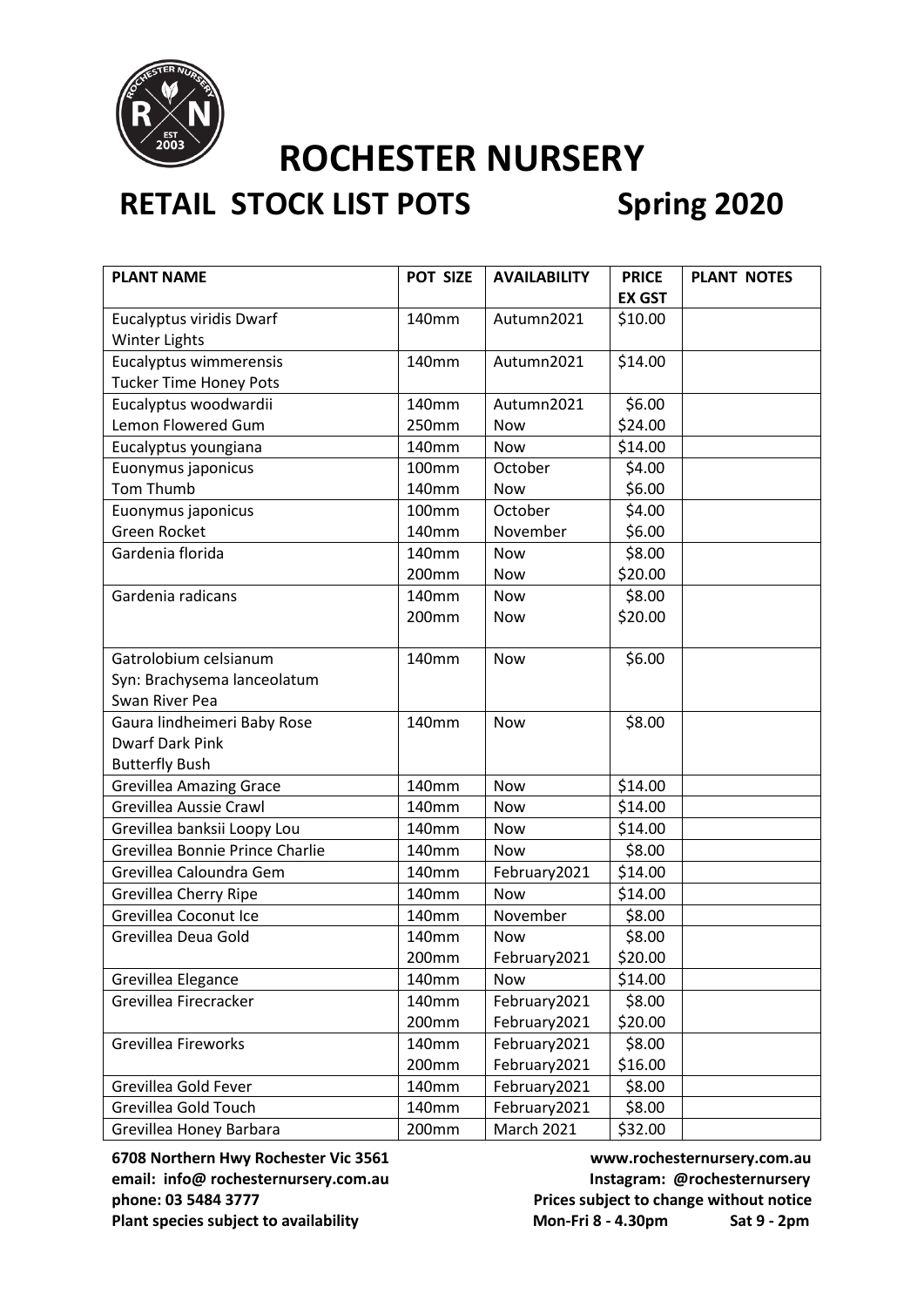

## **RETAIL STOCK LIST POTS Spring 2020**

| <b>PLANT NAME</b>                      | POT SIZE          | <b>AVAILABILITY</b> | <b>PRICE</b>  | <b>PLANT NOTES</b> |
|----------------------------------------|-------------------|---------------------|---------------|--------------------|
|                                        |                   |                     | <b>EX GST</b> |                    |
| Grevillea Honey Gem                    | 200mm             | <b>March 2021</b>   | \$32.00       |                    |
| Grevillea Katherine's Sister - Grafted | 200 <sub>mm</sub> | Autumn2021          | \$55.00       |                    |
| Grevillea Knockout                     | 140mm             | February2021        | \$8.00        |                    |
|                                        | 200mm             | Autumn2021          | \$20.00       |                    |
| Grevillea Lady O                       | 140mm             | February2021        | \$8.00        |                    |
|                                        |                   |                     |               |                    |
| Grevillea lanigera Mellow Yellow       | 140mm             | <b>Now</b>          | \$14.00       |                    |
| Grevillea lanigera Mt Tamboritha       | 140mm             | Now                 | \$8.00        |                    |
| Grevillea lanigera Winter Delight      | 140mm             | February2021        | \$8.00        |                    |
| Grevillea Lemon Daze                   | 140mm             | <b>Now</b>          | \$8.00        |                    |
| Grevillea Lollypops                    | 140mm             | Autumn2021          | \$14.00       |                    |
| Grevillea Loopy Lou                    | 140mm             | Now                 | \$14.00       |                    |
|                                        | 200mm             | Autumn2021          | \$20.00       |                    |
| <b>Grevillea Mallee Cherie</b>         | 140mm             | <b>Now</b>          | \$8.00        |                    |
| <b>Grevillea Mallee Delight</b>        | 140mm             | February2021        | \$8.00        |                    |
| Grevillea Mallee Splendid              | 140mm             | February2021        | \$6.00        |                    |
| Grevillea Moonlight                    | 140mm             | <b>Now</b>          | \$14.00       |                    |
|                                        |                   |                     |               |                    |
| Grevillea Ned Kelly                    | 140mm             | <b>Now</b>          | \$8.00        |                    |
|                                        | 200mm             | Autumn2021          | \$16.00       |                    |
|                                        | 250mm             | Autumn2021          | \$32.00       |                    |
| <b>Grevillea New Blood</b>             | 140mm             | November            | \$8.00        |                    |
| Grevillea obtusifolia Gin Gin Gem      | 140mm             | Now                 | \$8.00        |                    |
| Grevillea Peaches and Cream            | 140mm             | Autumn2021          | \$14.00       |                    |
|                                        | 200mm             | Autumn2021          | \$24.00       |                    |
| Grevillea                              | 140mm             | Now                 | \$14.00       |                    |
| Pick 'o' the Crop                      |                   |                     |               |                    |
| <b>Grevillea Pink Pearl</b>            | 140mm             | <b>Now</b>          | \$6.00        |                    |
| <b>Scarlet Sprite</b>                  |                   |                     |               |                    |
| Grevillea Robyn Gordon                 | 140mm             | February2021        | \$8.00        |                    |
| Grevillea rosmarinfolia 'GH16' Crimson | 140mm             | Now                 | \$14.00       |                    |
| Villea                                 |                   |                     |               |                    |
| Grevillea Ruby Jewell                  | 140mm             | <b>Now</b>          | \$8.00        |                    |
|                                        | 200mm             | February2021        | \$20.00       |                    |
| Grevillea rhyolitica Deua              | 140mm             | February2021        | \$8.00        |                    |
| Grevillea Seaspray                     | 140mm             | <b>Now</b>          | \$14.00       |                    |
|                                        | 200mm             | Autumn2021          | \$20.00       |                    |
| Grevillea Scarlet Moon                 | 140mm             | Now                 | \$14.00       |                    |

**6708 Northern Hwy Rochester Vic 3561 www.rochesternursery.com.au** email: info@ rochesternursery.com.au **Instagram: @rochesternursery phone: 03 5484 3777 Prices subject to change without notice**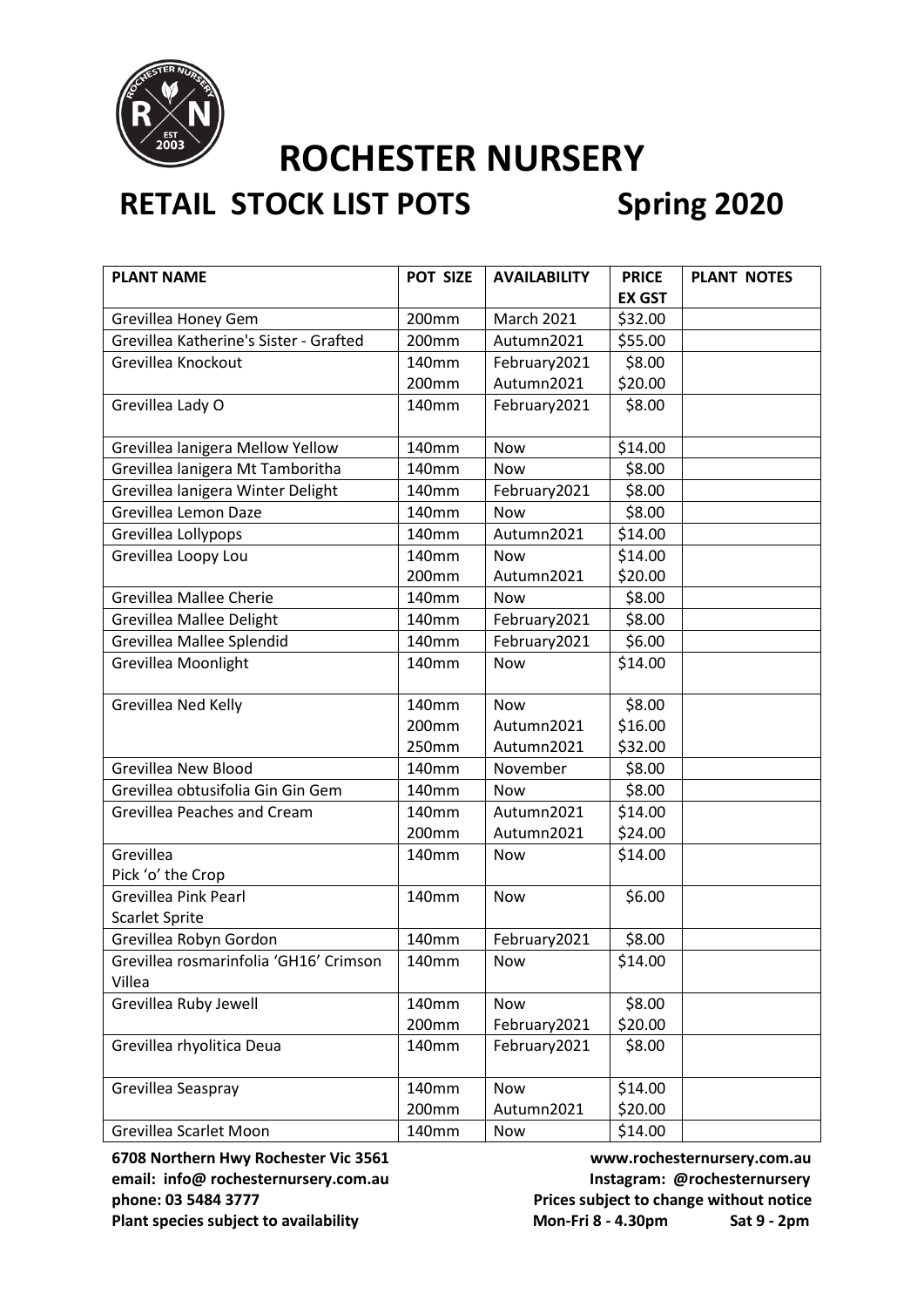

## **RETAIL STOCK LIST POTS Spring 2020**

| <b>PLANT NAME</b>                    | POT SIZE | <b>AVAILABILITY</b> | <b>PRICE</b>  | <b>PLANT NOTES</b> |
|--------------------------------------|----------|---------------------|---------------|--------------------|
|                                      |          |                     | <b>EX GST</b> |                    |
| Grevillea - Standards                | 250mm    | February2021        | \$120.00      |                    |
| Grevillea Strawberry smoothy         | 140mm    | Now                 | \$8.00        |                    |
| Grevillea White Knight               | 140mm    | February2021        | \$8.00        |                    |
|                                      | 200mm    | Autumn2021          | \$16.00       |                    |
| Grevillea Winpara Gem                | 140mm    | <b>Now</b>          | \$6.00        |                    |
| Grevillea Winpara Gold               | 140mm    | <b>Now</b>          | \$6.00        |                    |
| Grevillea X hookeriana Red Hooks     | 250mm    | <b>Now</b>          | \$32.00       |                    |
| Grevillea Yamba Sunshine             | 200mm    | Autumn2021          | \$32.00       |                    |
| Hakea Burrendong Beauty              | 140mm    | Autumnn2021         | \$8.00        |                    |
| Hakea francisiana                    | 200mm    | Autumn2021          | \$16.00       |                    |
| Hakea laurina Stockdale Sensation    | 200mm    | Autumn2021          | \$24.00       |                    |
| Hakea multilineata                   | 200mm    | Autumn2021          | \$16.00       |                    |
| Hardenbergia violaceus               | 140mm    | February2021        | \$8.00        |                    |
| Happy Wanderer                       |          |                     |               |                    |
| Hardenbergia violaceus               | 140mm    | November            | \$8.00        |                    |
| Free & Easy                          |          |                     |               |                    |
| <b>Hebe Emerald Green</b>            | 140mm    | December            | \$6.00        |                    |
| Helichrysum Red Jewel                | 140mm    | Now                 | \$8.00        |                    |
| Hymenosporum flavum                  | 200mm    | February2021        | \$16.00       |                    |
| Native Frangipani                    | 250mm    | Autumn2021          | \$24.00       |                    |
| Isopogon cuneatus Pink Bouquet       | 140mm    | <b>Now</b>          | \$14.00       |                    |
| <b>Isopogon formosus Candy Canes</b> | 140mm    | <b>Now</b>          | \$14.00       |                    |
| Jacaranda mimosifolia                | 250mm    | February2021        | \$32.00       |                    |
| Kunzea Persian Pink                  | 140mm    | <b>Now</b>          | \$8.00        |                    |
| Lagerstroemia indica                 | 140mm    | Now                 | \$8.00        |                    |
| Natchez                              | 250mm    | <b>Now</b>          | \$32.00       |                    |
| Lagerstroemia indica Tuscarora       | 250mm    | February2021        | \$32.00       |                    |
| Lagerstroemia Diamonds in the Dark   | 200mm    | October             | \$24.00       |                    |
| Laurus nobilis Bay Leaf              | 140mm    | <b>Now</b>          | \$8.00        |                    |
| Lavandula Avonview                   | 140mm    | Now                 | \$6.00        |                    |
| Lechenaultia biloba                  | 140mm    | Now                 | \$14.00       |                    |
| Lechenaultia Blue Raffles            | 140mm    | Now                 | \$14.00       |                    |
| Lechenaultia Candy                   | 140mm    | October             | \$14.00       |                    |
| Leptospermum Copper Glow             | 140mm    | Autumn2021          | \$6.00        |                    |
| Leptospermum Merinda                 | 140mm    | Now                 | \$8.00        |                    |
| Leptospermum Pageant                 | 140mm    | Now                 | \$8.00        |                    |
| Leptospermum Silver Weeping Tea Tree | 140mm    | December            | \$8.00        |                    |
| Leucadendron Devils Blush            | 140mm    | Autumn2021          | \$10.00       |                    |

**6708 Northern Hwy Rochester Vic 3561 www.rochesternursery.com.au** email: info@ rochesternursery.com.au **Instagram: @rochesternursery phone: 03 5484 3777 Prices subject to change without notice** Plant species subject to availability Mon-Fri 8 - 4.30pm Sat 9 - 2pm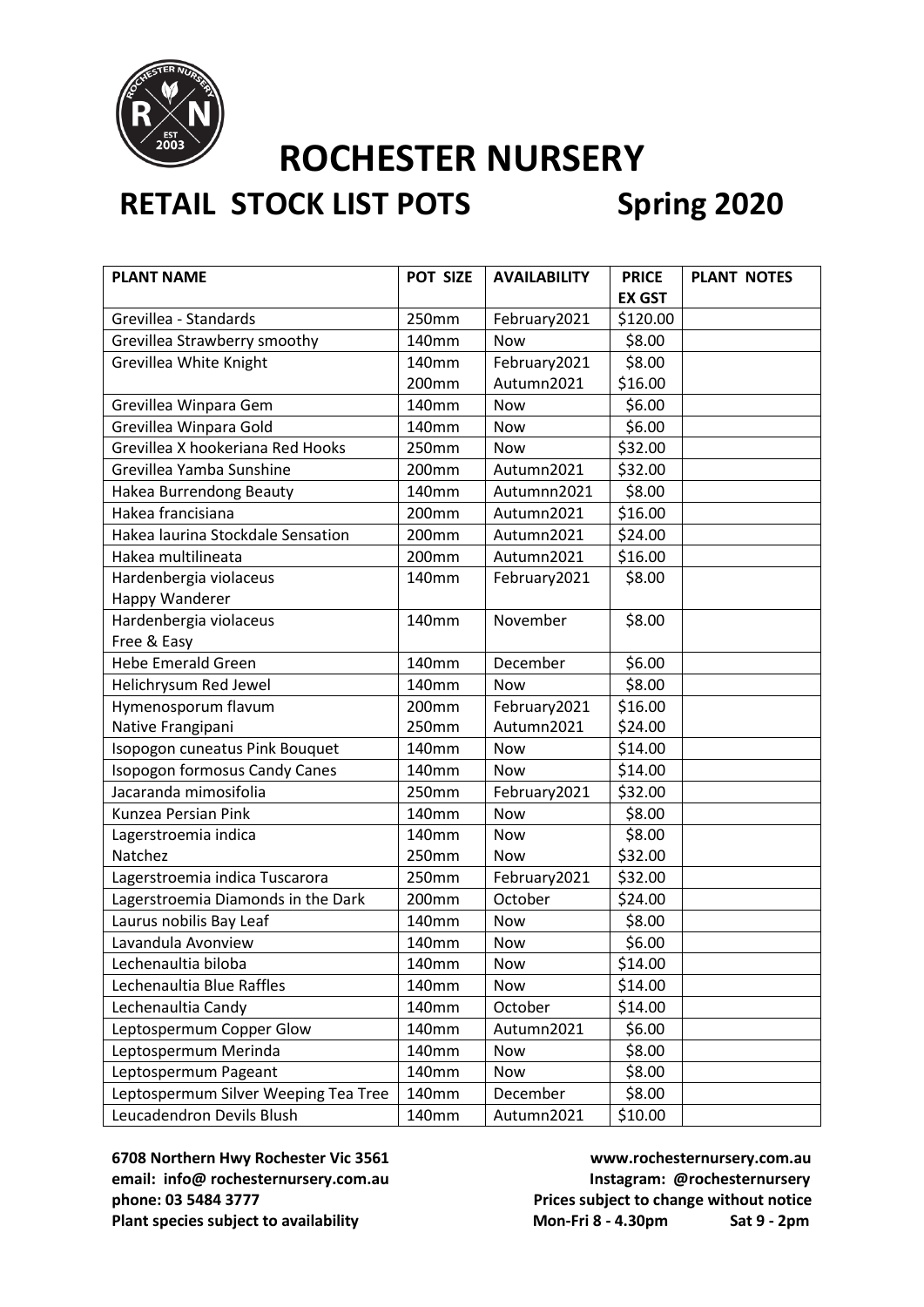

## **RETAIL STOCK LIST POTS Spring 2020**

| <b>PLANT NAME</b>                          | POT SIZE          | <b>AVAILABILITY</b> | <b>PRICE</b>  | <b>PLANT NOTES</b> |
|--------------------------------------------|-------------------|---------------------|---------------|--------------------|
|                                            |                   |                     | <b>EX GST</b> |                    |
| Leucadendron Golden Fireworks              | 140mm             | <b>Now</b>          | \$10.00       |                    |
| Leucadendron Jack Harre                    | 140mm             | Autumn2021          | \$10.00       |                    |
| Leucadendron Jester                        | 140mm             | <b>Now</b>          | \$10.00       |                    |
| Leucadendron Misty Sunrise                 | 140mm             | Now                 | \$10.00       |                    |
| Leucadendron Pot O Gold                    | 140mm             | Now                 | \$10.00       |                    |
| Leucadendron Purple Haze                   | 140mm             | Now                 | \$10.00       |                    |
| Leucadendron Silvan Red                    | 140mm             | <b>Now</b>          | \$10.00       |                    |
| Leucadendron Yellow Countess               | 140 <sub>mm</sub> | Now                 | \$10.00       |                    |
| Leucophyta brownii                         | 140mm             | February2021        | \$8.00        |                    |
| <b>Cushion Bush</b>                        |                   |                     |               |                    |
| Ligustrum undulatum                        | 140mm             | Now                 | \$6.00        |                    |
| <b>Box leaf Privet</b>                     |                   |                     |               |                    |
| Limonium perezii                           | 140mm             | November            | \$8.00        |                    |
| Seaside Statice                            |                   |                     |               |                    |
| Liriope                                    | 140mm             | <b>Now</b>          | \$8.00        |                    |
| Silver Dragon                              |                   |                     |               |                    |
| Lomandra cylindrica Lime Wave              | 140mm             | February2021        | \$8.00        |                    |
| Lomandra confertifolia ssp rubiginosa      | 140mm             | <b>Now</b>          | \$8.00        |                    |
| Seascape                                   |                   |                     |               |                    |
| Lomandra confertifolia                     | 140mm             | February2021        | \$10.00       |                    |
| Wingara <sup>™'</sup> SIR5'                |                   |                     |               |                    |
| Lomandra con. ssp pallida - Little Con     | 140mm             | November            | \$8.00        |                    |
| Lomandra longifolia                        | 140mm             | October             | \$8.00        |                    |
| Verday                                     | 200mm             | <b>Now</b>          | \$20.00       |                    |
| Lomandra longifolia                        | 140mm             | February2021        | \$10.00       |                    |
| Tanika Variegated'NPW3'                    |                   |                     |               |                    |
| Lomandra longifolia Lime Tuff <sup>™</sup> | 140mm             | <b>Now</b>          | \$8.00        |                    |
| Lomandra longifolia Little Lime™           | 140mm             | <b>Now</b>          | \$8.00        |                    |
| Loropetalum Bobz Red                       | 180mm             | Now                 | \$20.00       |                    |
| Loropetalum                                | <b>180mm</b>      | February2021        | \$20.00       |                    |
| <b>Purple Prince</b>                       |                   |                     |               |                    |
| Magnolia grandiflora                       | 200mm             | Now                 | \$24.00       |                    |
| Little Gem                                 | 250mm             | Now                 | \$55.00       |                    |
| Mesembryanthemum - Pig Face                | 75mm              | Now                 | \$4.00        |                    |
| Several Colours available                  |                   |                     |               |                    |
| Myoporum parvifolium Purple                | 140mm             | Now                 | \$6.00        |                    |
| Fine leaf Form                             |                   |                     |               |                    |
| Myoporum parvifolium broad leaf            | 140mm             | October             | \$6.00        |                    |
| White                                      |                   |                     |               |                    |

email: info@ rochesternursery.com.au **Instagram: @rochesternursery phone: 03 5484 3777 Prices subject to change without notice**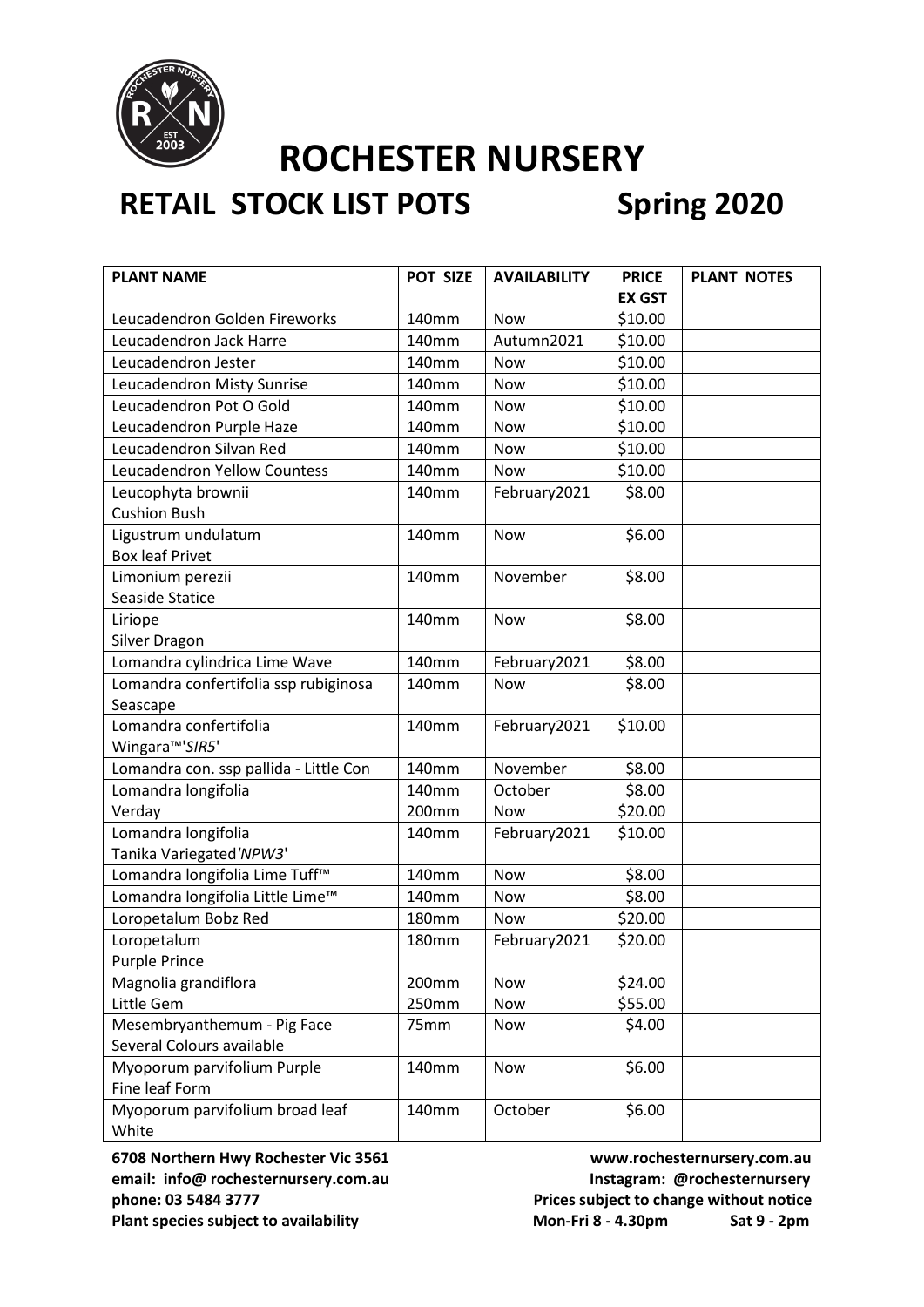

## **RETAIL STOCK LIST POTS Spring 2020**

| <b>PLANT NAME</b>                                   | POT SIZE     | <b>AVAILABILITY</b> | <b>PRICE</b>  | <b>PLANT NOTES</b> |
|-----------------------------------------------------|--------------|---------------------|---------------|--------------------|
|                                                     |              |                     | <b>EX GST</b> |                    |
| Myoporum parvifolium Mallee Carpet                  | 140mm        | February2021        | \$8.00        |                    |
| Myoporum parvifolium Pink Form                      | 140mm        | February2021        | \$6.00        |                    |
| Myoporum parvifolium purple                         | 140mm        | February2021        | \$14.00       |                    |
| Groundcover                                         |              |                     |               |                    |
| Nandina domestica Blush™                            | 140mm        | <b>Now</b>          | \$14.00       |                    |
| Nandina domestica Flirt™                            | 140mm        | Now                 | \$14.00       |                    |
| Nandina domestica nana                              | 140mm        | Now                 | \$8.00        |                    |
| Moonbay™                                            | 200mm        | February2021        | \$16.00       |                    |
| Nandina domestica Magical Daybreak                  | 200mm        | <b>Now</b>          | \$20.00       |                    |
| Nandina domestica Obsession <sup>™</sup>            | 140mm        | <b>Now</b>          | \$10.00       |                    |
|                                                     | 200mm        | February2021        | \$20.00       |                    |
| Nandina domestica Summer Sunset                     | 200mm        | November            | \$20.00       |                    |
| Olea europea Garden Harvest                         | 140mm        | February2021        | \$10.00       |                    |
| Olea europea Medditeranian Midget                   | 140mm        | Now                 | \$10.00       |                    |
| Olea europea Paragon                                | 250mm        | <b>Now</b>          | \$32.00       |                    |
| Olea europea Tolley's Upright                       | 140mm        | November            | \$8.00        |                    |
| <b>Sterile Form</b>                                 | 250mm        | February2021        | \$32.00       |                    |
| Phormium Purple Haze                                | 140mm        | <b>Now</b>          | \$8.00        |                    |
| Photinia x Burgundy Beauty                          | 140mm        | February2021        | \$8.00        |                    |
| Photinia x Red Robin                                | 140mm        | <b>Now</b>          | \$8.00        |                    |
| Photinia x Wonder Hedge                             | 140mm        | Now                 | \$8.00        |                    |
| <b>Pittosporum Golf Balls</b>                       | <b>180mm</b> | Now                 | \$20.00       |                    |
| Pittosporum Silver Sheen                            | <b>180mm</b> | <b>Now</b>          | \$16.00       |                    |
| Poa labillardieri Common Tussock Grass              | 140mm        | November            | \$6.00        |                    |
| Poa labillardieri Blue Form                         | 140mm        | Autumn2021          | \$6.00        |                    |
| Polygala grandiflora nana                           | 140mm        | <b>Now</b>          | \$6.00        |                    |
| Polygala myrtifolia x oppositifolia<br>Little Polly | 140mm        | February2021        | \$8.00        |                    |
| Rhagodia Grey Edge                                  | 140mm        | February2021        | \$8.00        |                    |
| Rhagodia spinescens Silver Boarder                  | 140mm        | October             | \$8.00        |                    |
| Rhaphiolepis indica Cosmic White™                   | $180$ mm     | Now                 | \$20.00       |                    |
| Rhaphiolepis indica Oriental Pearl™                 | <b>180mm</b> | Now                 | \$20.00       |                    |
| Rhaphiolepis indica Snow Maiden                     | 140mm        | February2021        | \$10.00       |                    |
|                                                     | <b>180mm</b> | Now                 | \$20.00       |                    |
| Rhodanthe Paper Baby                                | 140mm        | Now                 | \$14.00       |                    |
| Rosemary Blue Lagoon                                | 140mm        | November            | \$8.00        |                    |
| Rosmarinus officinalis Tuscon Blue                  | 140mm        | February2021        | \$6.00        |                    |
| Senecio serpans Dwarf Blue Chalk Sticks             | 140mm        | February2021        | \$6.00        |                    |
| Syzygium australe                                   | 200mm        | February2021        | \$24.00       |                    |

email: info@ rochesternursery.com.au **Instagram: @rochesternursery phone: 03 5484 3777 Prices subject to change without notice**